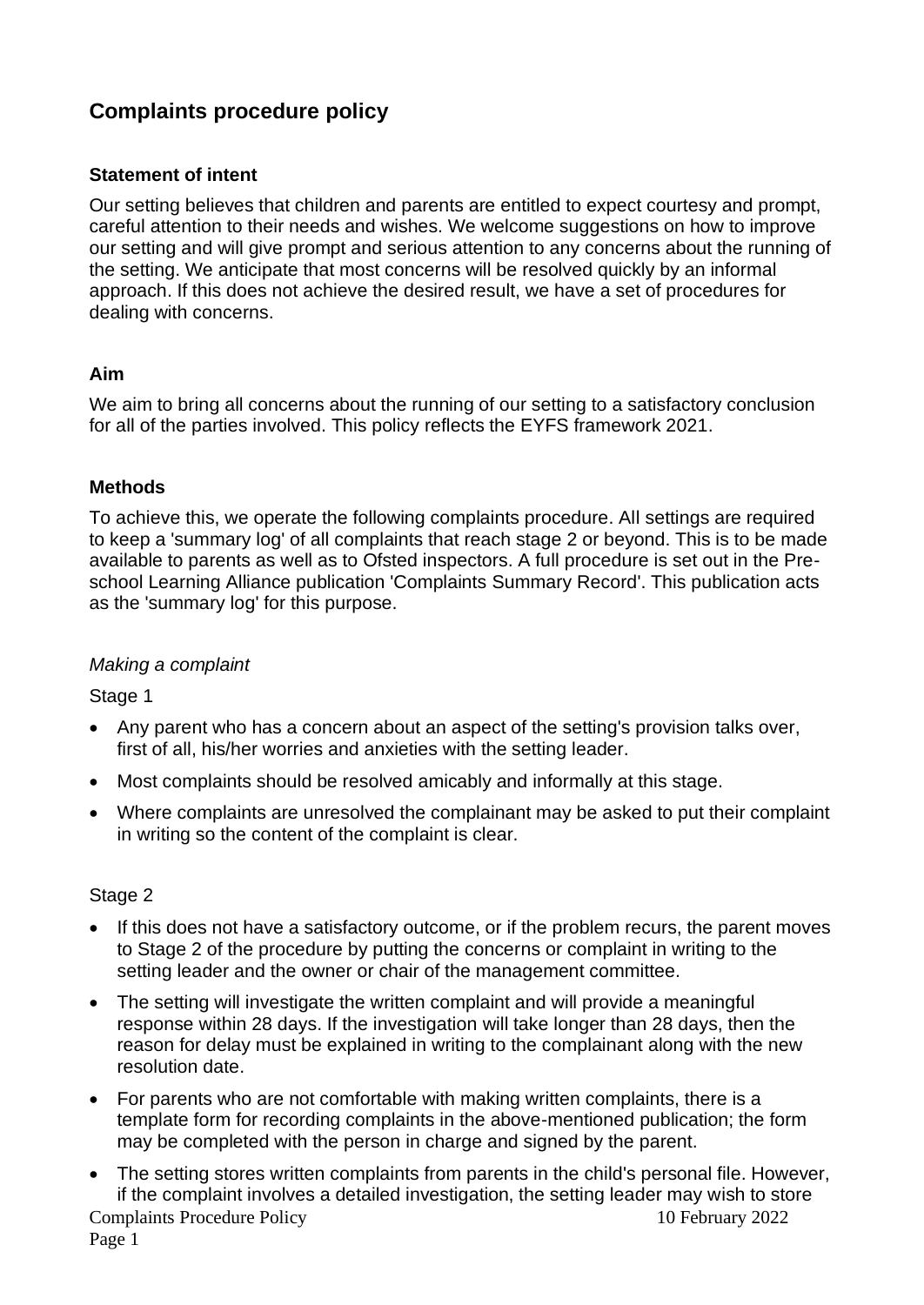all information relating to the investigation in a separate file designated for this complaint.

- When the investigation into the complaint is completed, the setting leader or manager meets with the parent to discuss the outcome.
- When the complaint is resolved at this stage, the summative points are logged in the Complaints Summary Record.

## Stage 3

- If the parent is not satisfied with the outcome of the investigation, he or she requests a meeting with the setting leader and the owner/chair of the management committee. The parent should have a friend or partner present if required and the leader should have the support of the chairperson of the management committee, or the proprietor/senior manager, present.
- An agreed written record of the discussion is made as well as any decision or action to take as a result. All of the parties present at the meeting sign the record and receive a copy of it.
- This signed record signifies that the procedure has concluded. When the complaint is resolved at this stage, the summative points are logged in the Complaints Summary Record.

## Stage 4

- If at the Stage 3 meeting the parent and setting cannot reach agreement, an external mediator is invited to help to settle the complaint. This person should be acceptable to both parties, listen to both sides and offer advice. A mediator has no legal powers but can help to define the problem, review the action so far and suggest further ways in which it might be resolved.
- Staff or volunteers within the Pre-school Learning Alliance are appropriate persons to be invited to act as mediators.
- The mediator keeps all discussion confidential. S/he can hold separate meetings with the setting personnel (setting leader and owner/chair of the management committee) and the parent, if this is decided to be helpful. The mediator keeps an agreed written record of any meetings that are held and of any advice s/he gives.

## Stage 5

- When the mediator has concluded her/his investigations, a final meeting between the parent, the setting leader and the owner/chair of the management committee is held. The purpose of this meeting is to reach a decision on the action to be taken to deal with the complaint. The mediator's advice is used to reach this conclusion. The mediator is present at the meeting if all parties think this will help a decision to be reached.
- A record of this meeting, including the decision on the action to be taken, is made. Everyone present at the meeting signs the record and receives a copy of it. This signed record signifies that the procedure has concluded.

## **The role of the Office for Standards in Education, Early Years Directorate (Ofsted) and the Area Safeguarding Children Committee.**